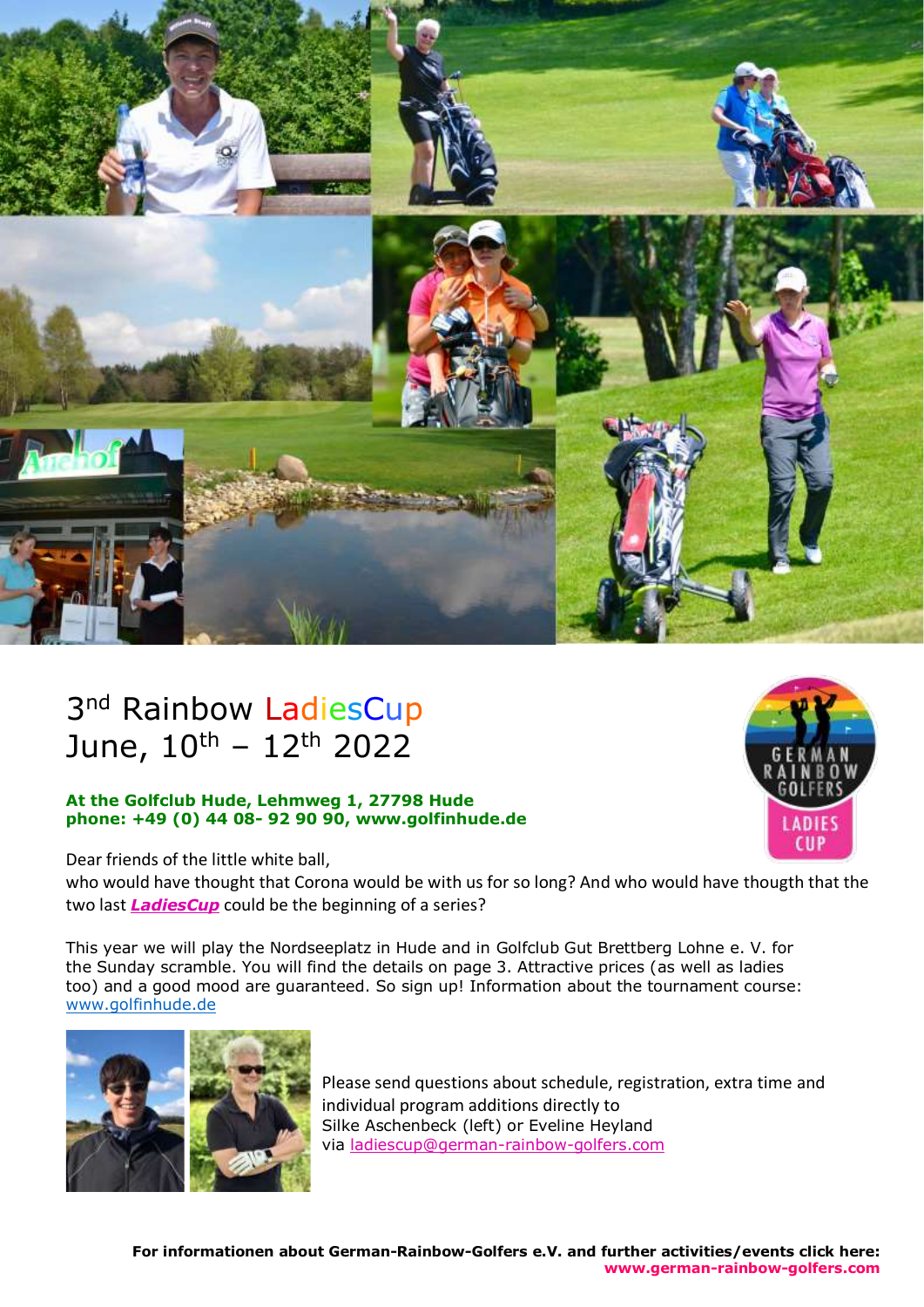# 3<sup>rd</sup> Rainbow LadiesCup

## Details



| location:                                                  | Golf:<br><b>LADIES</b><br>Golf in Hude e.V. Lehmweg 1, 27798 Hude,<br>phone: +49 (0) 44 08- 92 90 90, www.golfinhude.de<br><b>CUP</b>                                                                                                                                                                       |  |
|------------------------------------------------------------|-------------------------------------------------------------------------------------------------------------------------------------------------------------------------------------------------------------------------------------------------------------------------------------------------------------|--|
|                                                            | Social programm:<br><b>AUEHOF Hotel &amp; Restaurant</b><br>Nikolausdorfer Straße 21 · 49681 Garrel<br>Phone. +49 (0) 44 74/ 94 84-0 · Fax +49 (0) 44 74 / 94 84 -30<br>www.der-auehof.de, info@der-auehof.de                                                                                               |  |
| play mode:                                                 | 18 holes, single Stableford, hcp effective                                                                                                                                                                                                                                                                  |  |
| tournam. directors:                                        | Evi & Silke                                                                                                                                                                                                                                                                                                 |  |
| prices:                                                    | 1. - 3. gross ladies<br>1. - 3. net ladies (in two or three classes)<br>Special competitions: be taken by surprise                                                                                                                                                                                          |  |
| <b>Start time:</b>                                         | Saturday, June 11 <sup>th</sup> 2022, from 10.00 a.m.                                                                                                                                                                                                                                                       |  |
| entry fee:                                                 | 35,- EUR<br>to be paid at the check-in on the tournament day in the club secretary's office.                                                                                                                                                                                                                |  |
| practice rounds:                                           | possible from 06.06.2022 (Monday prior to the tournamenrt), please book<br>directly mentioning the code word "Rainbow Golfers" (phone: +49 (0) 44 08/<br>92 90 90 oder an info@golfinhude.de<br>at reduced greenfee 30 EUR.                                                                                 |  |
| application:                                               | via e-mail to Silke Aschenbeck:<br>reservierung@der-auehof.de                                                                                                                                                                                                                                               |  |
|                                                            | The application must contain the following details:<br>First & last name<br>Package A or B - "with" or "without" Golf<br>٠<br>Name of the home club<br>$\bullet$<br>Current handicap<br>$\bullet$<br>If wanted: vegetarian or vegan food<br>$\bullet$<br>And NEW: participation scramble tournament Yes/ No |  |
|                                                            | There will be a confirmation of receipt of the registration;<br>Please book golf carts directly with the club secretary's office                                                                                                                                                                            |  |
|                                                            | Registration deadline: May 28 <sup>st</sup> , 2022(Cancellation conditions: free of charge till 20.05., 50% till 27.05.<br>and later 80%)                                                                                                                                                                   |  |
| <b>Event packages at AUEHOF Garrel, excluding greenfee</b> |                                                                                                                                                                                                                                                                                                             |  |
| package A:                                                 | per person 205,- Euro (single room supplement + 30,- EUR) including:<br>2 nights incl. breakfast, welcome drink<br>one evening dinner (three courses), one evening dinner in the form of<br>"buffet", halfway sandwich, award ceremony                                                                      |  |
| package B:                                                 | per person 115,- Euro (single room supplement + 15 EUR) including<br>1 night incl. breakfast, welcome drink<br>one evening dinner in the form of "buffet",<br>halfway sandwich, award ceremony                                                                                                              |  |